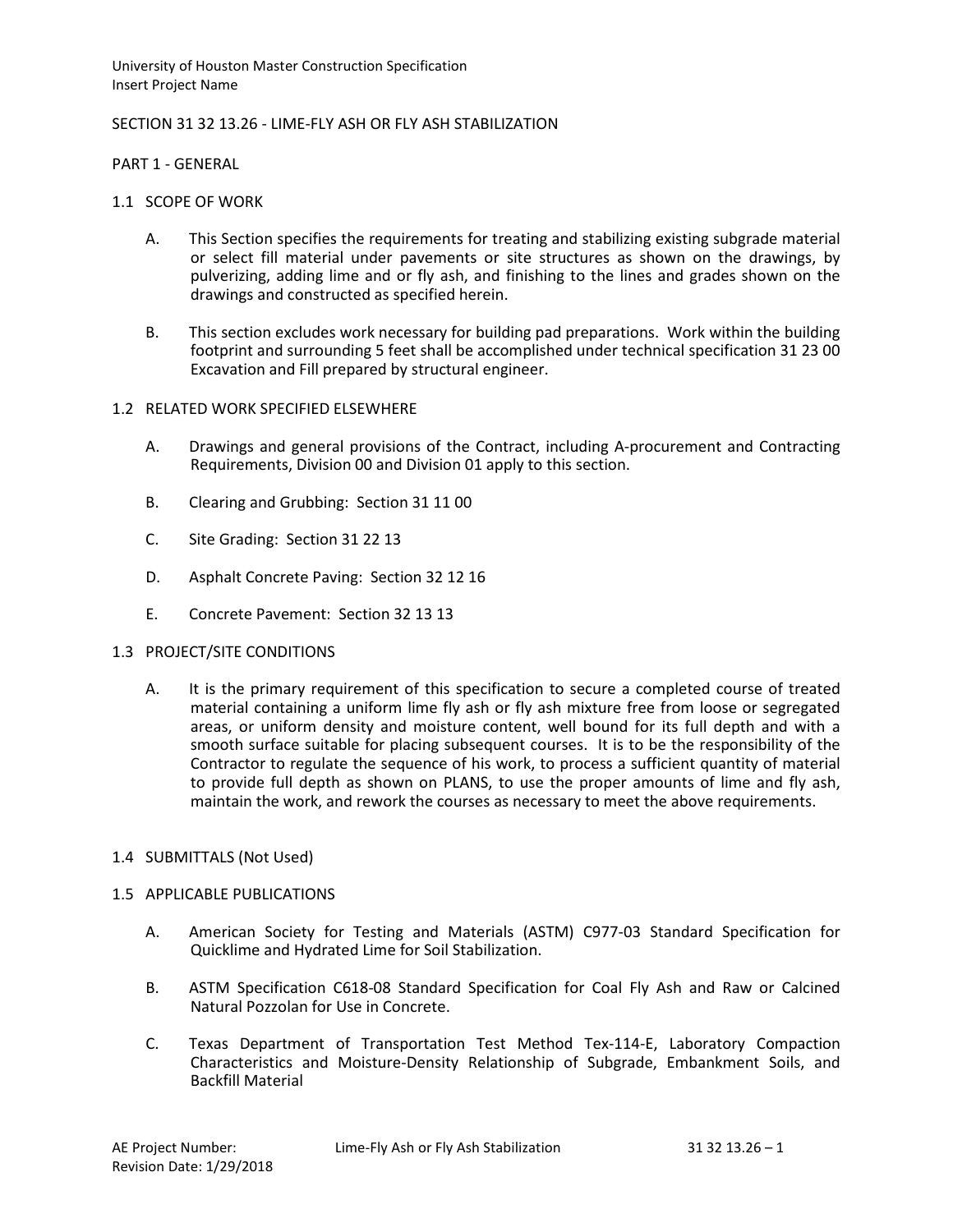D. Texas Department of Transportation 2004 Standard Specifications for Construction of Highways, Streets and Bridges (TxDOT) Item 420 Weighing and Measuring Equipment.

### 1.6 DEFINITIONS

- A. Subgrade: The uppermost surface of an excavation, including excavation for trenches, or the top surface of a fill or backfill immediately below the base course, pavement, granular leveling fill, or topsoil materials.
- B. Geotechnical Engineer: The Geotechnical Engineer responsible for geotechnical design and materials testing.
- C. Base Course: The granular material forming the pavement base supported by the subgrade in asphalt pavement or unit paver pavement sections.
- D. Embankment: soil material used to fill an excavation
- 1.7 QUALITY ASSURANCE
	- A. Codes and Standards: Perform earthwork complying with requirements of authorities having jurisdiction.
	- B. Testing and Inspection Service: Owner will employ a qualified independent geotechnical engineering testing agency to classify proposed on-site and borrow soil materials to verify that soils comply with specified requirements and to perform required field and laboratory testing. Contractor responsible to coordinate with the testing agency prior to start of work requiring testing so as to minimize unnecessary cost or delays to the project.
	- C. Testing:
		- 1. Owner will retain and pay a qualified Geotechnical engineer to take all field samples and do all laboratory testing necessary to verify compliance of the work to these Specifications or as required by City or other regulatory agencies. The Geotechnical Engineer shall submit results of all testing done during the course of the work to the Owner, Architect, and Contractor.
		- 2. Notify testing lab a minimum of 48 hours in advance of the time testing is required to satisfy requirements of this section.
		- 3. Should testing specified above show work which does not satisfy these Specifications, the Contractor shall pay, through the Owner, for all additional tests required to determine the extent of work that is not satisfactory and for all additional tests necessary to demonstrate compliance with these specifications.
		- 4. All tests shall be performed by the Geotechnical Engineer in accordance with Test Method Tex-114-E or other approved methods selected by Geotechnical Engineer.

D. Certification: (none needed) PART 2 - PRODUCTS

2.1 LIME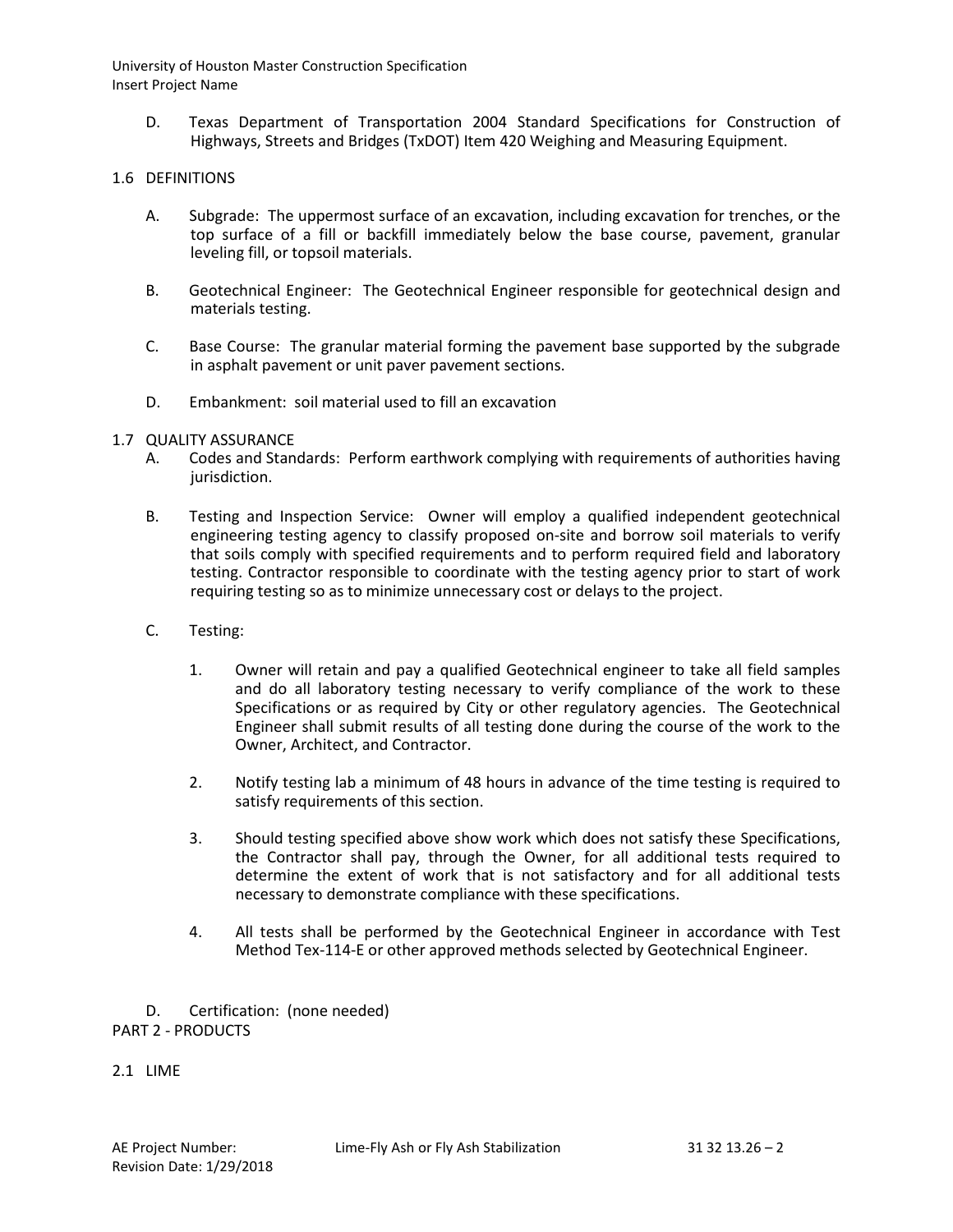A. Lime to meet the requirements of ASTM C977-03 for hydrated lime or quicklime. When Quicklime is specified, the Contractor is to select, prior to construction, the grade to be used and notify the Engineer in writing before changing from one grade to another.

# 2.2 FLY ASH

A. Fly ash to meet ASTM Specification C618-05, Class C. Fly ash to also have a minimum CaO content of 20 percent.

### 2.3 WATER

- A. Water used for mixing or curing shall be reasonably clean and free of oil, salt, acid, alkali, sugar, vegetable matter or other substances injurious to the finished product.
- B. Water sources other than the local municipal domestic water supply must be approved by the Owner.
	- 1. If onsite reclaimed water sources are used, tanks and apprentices must be clearly marked with the words "non-potable" water.

# 2.4 SOIL

A. Soil should be a clayey type soil, free of organic material, large rocks and other unsuitable materials with a plasticity index greater than 10 and a liquid limit in excess of 30. The soil should not contain more than twenty percent sands or silts.

### PART 3 - EXECUTION

# 3.1 EQUIPMENT

- A. All machinery, tools, and equipment used are to be maintained in a satisfactory and workmanlike manner.
- B. Lime and fly ash is to be stored and handled in closed weather-proof containers until immediately before distribution on the road. If storage bins are used, they are to be completely enclosed. Material in bags to be stored in weatherproof buildings with adequate protection from ground dampness.
- C. If lime and/or fly ash is furnished in trucks, each truck is to have the weight of lime and fly ash verified on public scales. Scales are to conform to the requirements of the TxDOT Item 420 "Weighing and Measuring Equipment."
- D. If lime and/or fly ash is furnished in bags, each bag is to bear the manufacturer's certified weight. Bags varying more than 5 percent from that weight may be rejected. The average weight of bags in any shipment, as shown by weighing 50 bags taken at random, is to be not less than the manufacturer's certified weight.

### 3.2 CONSTRUCTION

A. Preparation of Roadbed: Before other operations are begun, the roadbed is to be graded and shaped as required to construct in conformance with the lines, grades, thickness, and typical cross-section on the PLANS. Unsuitable soil or material to be removed and replaced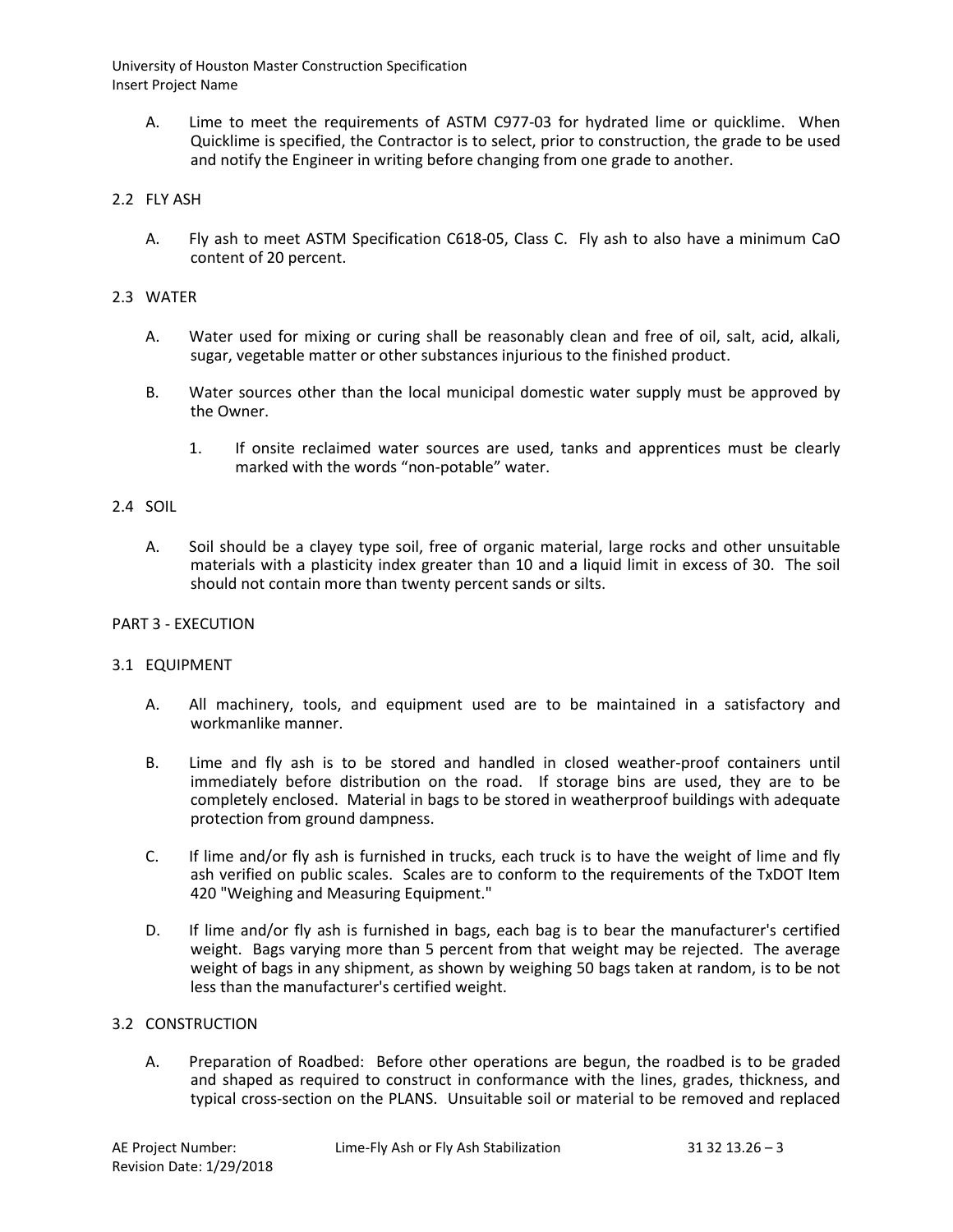with acceptable material. The subgrade to be firm and able to support, without displacement, the construction equipment and the compaction hereinafter made stable by scarifying, and aeration or adding lime and/or fly ash, and compacting until it is of uniform stability. If the Contractor elects to use a cutting and pulverizing machine to remove the subgrade material accurately to the secondary grade and pulverizing the material at the same time, there is no requirement to neither expose the secondary grade nor windrow the material. However, the Contractor will be required to roll the subgrade, as directed by the geotechnical engineer, before using the pulverizing machine and correct any soft areas that this riling may reveal. This method to be permitted only where a machine is provided, which ensures that the material is cut uniformly to the proper depth and which has cutters to plane the secondary grade to a smooth surface over the entire width of the cut. The machine to be of such design that a visible indication is given at all times that the machine is cutting to the proper depth.

- B. Application: Lime to be spread only on that area where the first mixing operation can be completed during the same working day. The sequence for application of lime and fly ash to be as specified below. The application and mixing of lime or fly ash with the material to be accomplished by the methods hereinafter described as "Slurry Placing."
	- 1. Slurry Placing: The lime or fly ash to be mixed with water in vehicles with approved distributors and applied as a thin water suspension or slurry. Quicklime to be applied with a lime percentage not less than that applicable for the grade used. The distribution of lime or fly ash as directed by the Owner to be attained by successive passes over a measured section of roadway until the proper moisture and lime or fly ash content has been secured. The distributor vehicle to be equipped with an agitator to keep the lime or fly ash and water in a uniform mixture.
- C. Mixing
	- 1. Mixing: The materials to be uniformly mixed by approved methods.
		- a. If the soil binder lime mixture contains clods, they are to be reduced in size by raking, blading, sinking, barrowing, scarifying, or the use of other approved pulverization methods. This shall be done in a way such that when all nonslaking aggregates retained on the No. 4 sieve are removed, the remainder of the material is to meet the following requirements when tested at the field moisture condition or dry by laboratory sieves.
			- 1) Minimum Passing 1-3/4-inch Sieve: 100 percent.
			- 2) Minimum Passing No 4 Sieve: 60 percent.
		- b. It is the intent of this specification that lime and fly ash may be spread sequentially prior to commencement of mixing operations.
		- c. During the interval of time between application and mixing, hydrated lime or fly ash that has been exposed to excessive loss due to washing or blowing not to be accepted for payment. Spreading, mixing, compaction, and finishing for lime-fly ash stabilized subgrade to be completed during daylight hours of the same day.
	- 2. Mixing Procedures for Fly Ash Only: If fly ash only is to be used without lime, the following mixing procedures to apply.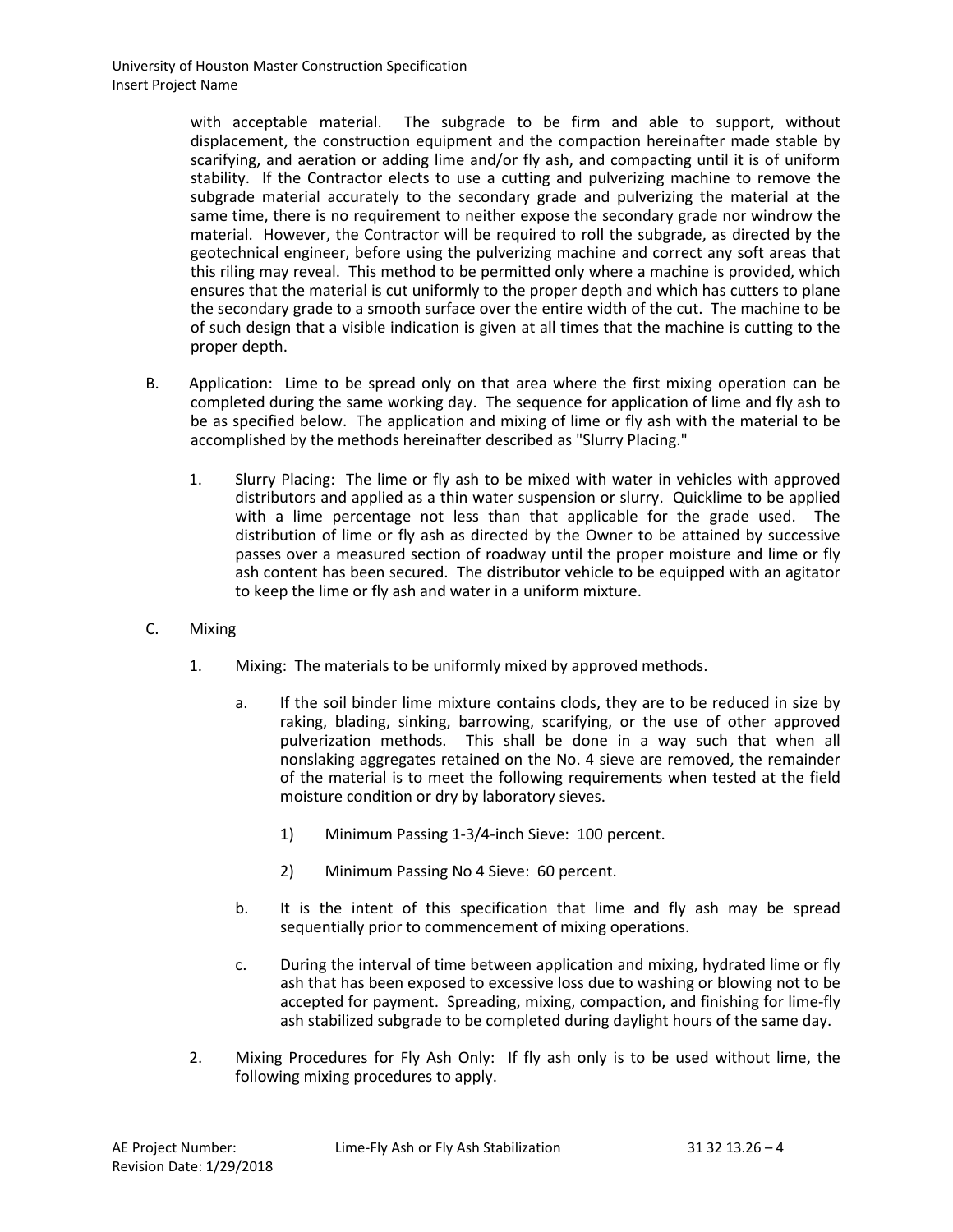- a. The raw material to be thoroughly mixed by approved road mixers or other approved equipment, and the mixing continued until a homogeneous, friable mixture is obtained, free from all clods or lumps.
- b. The fly ash to be distributed at a uniform rate and in such manner as to reduce the scattering of fly ash by wind. Fly ash not to be applied when wind conditions are such that blowing fly ash becomes objectionable to traffic or adjacent property owners. A motor grade shall not be used to spread fly ash.
- c. The material and fly ash to be thoroughly mixed by approved road mixers or other approved equipment, and the mixing continued until a homogeneous, friable mixture of material is obtained, free from all clods or lumps. If the soil bind-fly ash mixture contained clods, they are to be reduced in size by raking, blading, discing, hallowing scarifying, or the use of other approved pulverization methods. This shall be done in a way such that when all nonslaking aggregates retained on the No. 4 sieve are removed, the remainder of the material meets the following requirements when tested at the field moisture condition or dry by laboratory sieves:
	- 1) Minimum Passing 1-3/4-inch Sieve: 100 percent.
	- 2) Minimum Passing No. 4 Sieve: 60 percent.
- d. Fly ash to be applied only to such an area that all the operations can be continuous and completed in daylight.
- e. During the interval of time between application and mixing, fly ash that has been exposed to the open air for a period of 6 hours or more or to excessive loss due to washing or blowing not to be accepted for payment. It is recommended that mixing and compaction of fly ash stabilized subgrade be completed within 2 hours in order to take advantage of rapid initial set characteristics.
- f. Mixing after the addition of fly ash to be accomplished dry or with a minimum amount of water to prevent fly ash balls.
- D. Compaction: Compaction of the mixture to begin immediately after adding and mixing of the last stabilizing agent and be completed within 6 hours. The material to be aerated or sprinkled as necessary to provide the optimum moisture. Compaction to begin at the bottom and continue until the entire depth of mixture is uniformly compacted by the "Density Control" method.

| Description | Density |
|-------------|---------|
|             |         |

Fly Ash Treated Subgrade

For Lime-Fly Ash or Not less than 95 percent

The testing to be as outlined in Test Method Tex-114-E or other approved methods. In addition to the requirements specified for density, the full depth of the material shown on the PLANS to be compacted to the extent necessary to remain firm and stable under construction equipment. Throughout this entire operation, the shape of the base course to be maintained by blading, and the surface upon completion to be smooth and in conformity with the typical section shown on the PLANS and to the established lines and grades.

AE Project Number: Lime-Fly Ash or Fly Ash Stabilization 31 32 13.26 – 5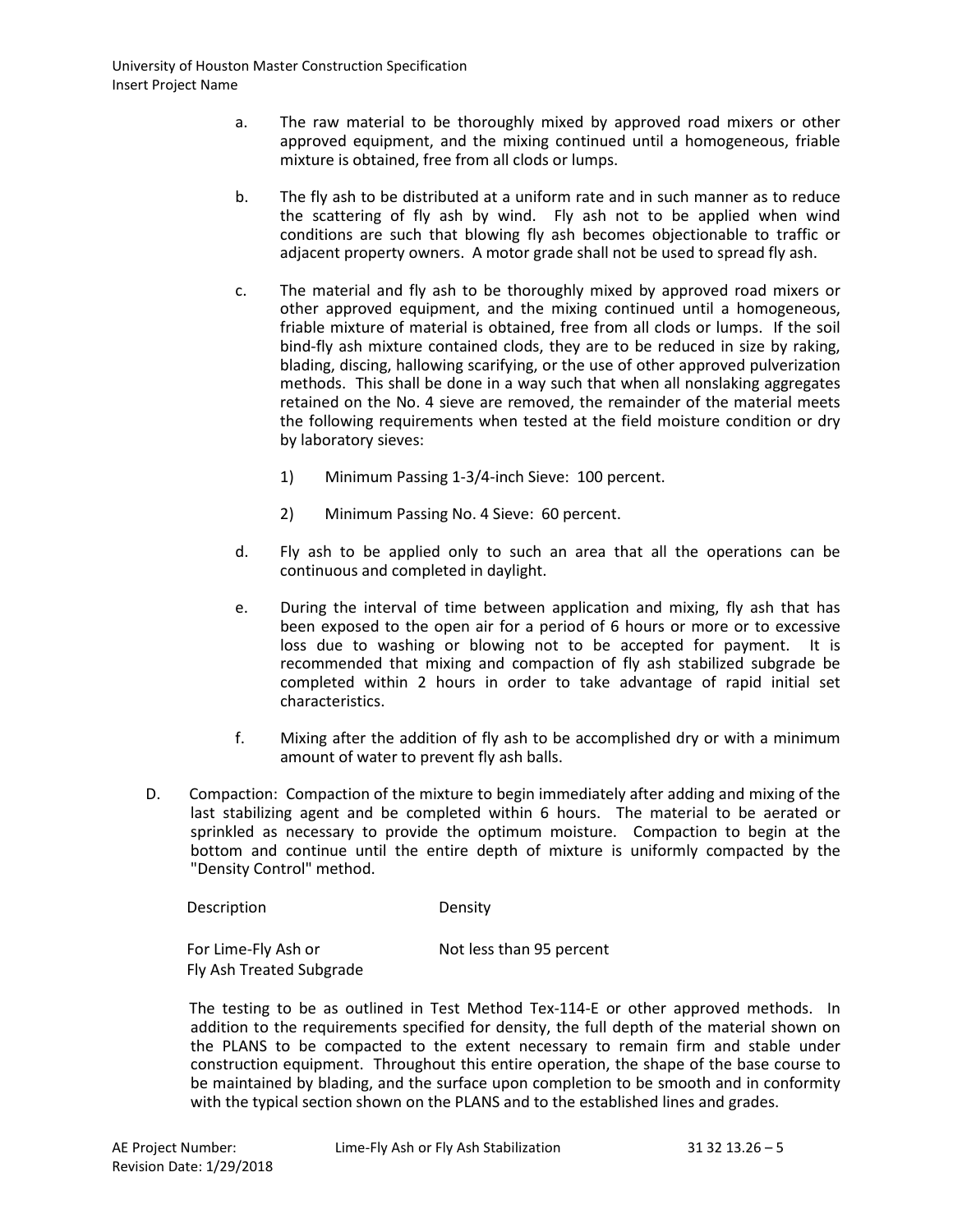- E. Finishing, Curing, and Preparation for Surfacing: After the final layer or course of the lime-fly ash or fly ash treated subgrade, subbase, or base has been compacted, it is to be brought to the required lines and grades in accordance with the typical sections.
	- 1. The resulting base surface to be thoroughly rolled with a pneumatic tire roller and "clipped," "skinned," or "tight bladed" by a power grader to a depth of approximately 1/4-inch, removing all loosened stabilized material from the section. The surface then to be thoroughly compacted with the pneumatic roller, adding small increments of moisture as needed during rolling. If plus No. 4 aggregate is present in the mixture, one complete coverage of the section with the flat wheel roller to be made immediately after the "clipping" operation. Surface finishing methods to be varied from this procedure provided a dense, uniform surface free of surface compaction planes is produced. The moisture content of the surface material must be maintained at optimum during all finishing operations. Surface compaction and finishing to proceed in such a manner as to produce, in not more than 2 hours, a smooth, closely knit surface, free of cracks, ridges, or loose material conforming to the crown, grade, and line shown on the plans.
	- 2. After the lime-fly ash or fly ash treated course has been finished as specified herein, the surface is to be protected against rapid drying by either of the following curing methods for a period of not less than 3 days or until the surface or subsequent courses are placed.
		- a. Maintain a thorough and continuously moist condition by sprinkling.
		- b. Apply a 2-inch layer of earth on the completed course and maintain in a moist condition.
	- 3. Completed sections of lime-fly ash or fly ash treated material in place may be opened immediately to local traffic and to construction equipment and to all traffic after the curing period, provided the lime-fly ash or fly ash treated course has hardened sufficiently to prevent marring or distorting the surface by equipment or traffic.

# 3.3 MEASUREMENT

- A. Lime-fly ash or fly ash treatment of the subgrade, existing subbase, and existing base to be measured by the square yard to neat lines as shown on the typical sections. When dry lime or quick lime is used, the quantity of lime to be measured by the ton of 2,000 pounds dry weight. When Quicklime is used, the quantity of lime to be calculated from the required minimum percent solids based upon the use of Grade 1, Grade 2, or Grade 3 as follows.
	- 1. Grade 1: The "Dry Solids Content" to be at least 31 percent by weight of the slurry and the quantity of lime to be calculated by the ton of 2,000 pounds based on the 31 percent, as delivered on the road.
	- 2. Grade 2: The "Dry Solids Content" to be at least 35 percent by weight of the slurry and the quantity of lime to be calculated by the ton of 2,000 pounds based on the 35 percent, as delivered on the road.
	- 3. Grade 3: The "Dry Solids Content" to be at least 46 percent by weight of the slurry and the quantity of lime to be calculated by the ton of 2,000 pounds based on the 46 percent, as delivered on the road.